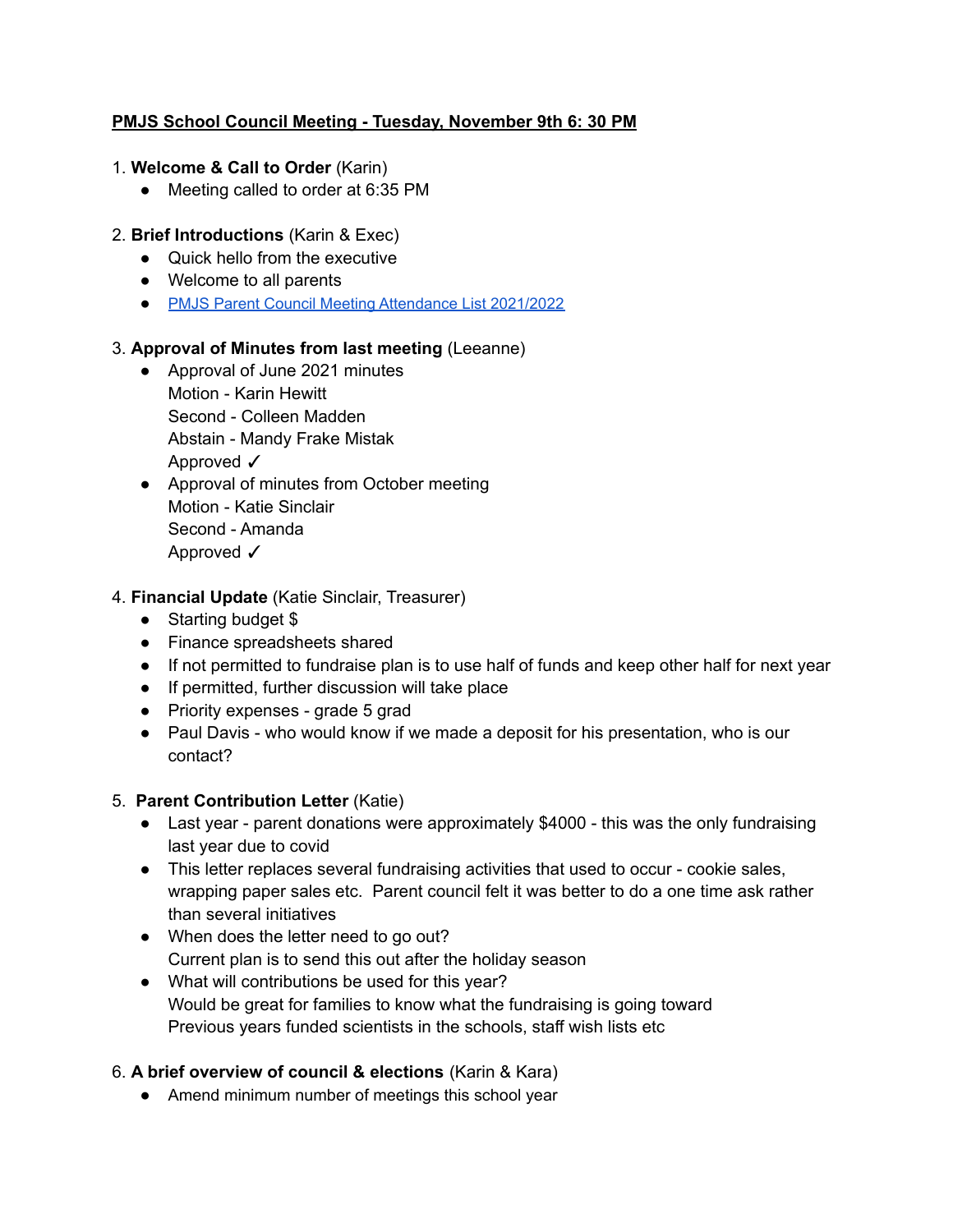Current bylaws indicate a minimum of 6 meetings per year Proposal - during covid/virtual amend to a minimum of 4 per year - to return to 6 once in person meetings can occur again Motion - Kara Second - April Approved √

- Voting Member Information/Clarification Current bylaws have voting membership at 15 people, quorum is 8 Consideration - can amend to have fewer voting members to ensure quorum met - given that there are 17 voting members, we will defer this
- Confirmation of voting members Exec, Krystine, Lisa (?), Colleen, Aliza (regrets today), Andy, Kristal, Lisa, Amanda, Naomi, Gary, Nicole, Mandy, Ms. Giesen

## 7. **Principal's Report** (Principal Lee)

- Welcome and thank you for attending
- Huge thank you for donations to Hallowe'en amazing amount for all the students, everyone got a goodie bag
- Remembrance Day this week virtual link has been sent out, if you know anyone not receiving these please let Ms. Lee know
- 4 new families have joined the PMJS community donations are coming in still in need of toiletries, clothes, furniture, baby supplies are needed
- Trustee Dan McLean requested the drive and excess donations will be forwarded to him for distribution to other new families
- Fundraising can begin Purdy's chocolates, Gift basket raffle can all begin Mrs. Lee open to help with this
- Photo day Clear Images did a great job, they were able to do graduation photos to ensure they happened this year, retakes will be available, date will be set in the coming days - photos will be delivered to the school and sent home with the students, plan is that class photos will be created
- Parent Protocol reminder of practice of approaching child's teacher first, followed by Mrs. Lee and then Superintendent as needed - if you do not feel that teachers are responsive, reach out to Mrs. Lee
- PMJS Webpage school council link will have the monthly minutes
- Covid TPH nurse will be calling Mrs. Lee in the coming weeks with updates on 5-11 year old vaccines, thank you for continuing to screen daily, covid protocols continue to be followed in the school and on the playground
- Mrs. Lee & Ms Giesen are presenting this evening to Asian delegates in Shanghai

# 8. **Teacher's Report** (Mr Noble/Ms Geisen)

- Introduced self as the drama and dance teacher
- Thank you for all your support all the teachers are greatly appreciative
- Tyrig to make this year as exciting as possible for students given all that has been going on over the past 2 years
- Hallowe'en went great, the parade was a success, orange and black day helped everyone feel included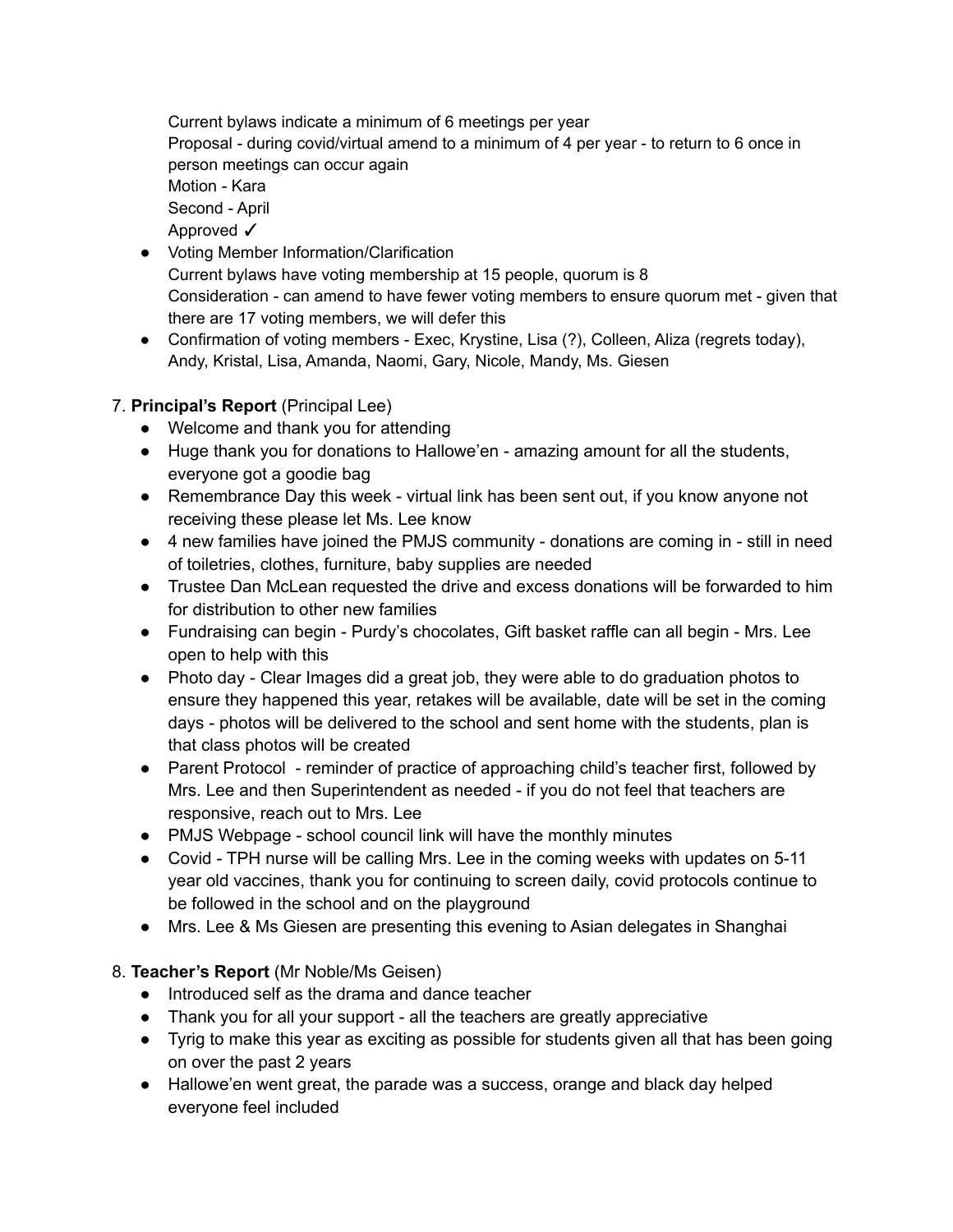- Field trips Outdoor Education Centre of Albion Hills: K-3 had a virtual field trip where the presenters came to PMJS 4-5 went to Albion Hills and were outside learning - very exciting to have field trips back in person!!
- Ms. Cudemi arranged the McMichael Art Gallery field trips inspired by an Indigenous Artist - students will be making their own creation as well
- Remembrance Day Assembly Thursday each of the class performances will be pre-recorded - slide show can be shared
- Heritage Months October - Islamic and Somali Heritage Month November - Diwali, Remembrance Day, Hindu, Indigenous Heritage Month and Bullying Awareness Week begins next week December - Kwanzaa, Hanukkah and Christmas celebrations
- November 17th-30th Scholastic Virtual Book Fair 450 titles to choose from for K-5, email is coming!
- Mrs. Franklin officially retires November 25th there will be an in school presentation by the grade 3-5s - unfortunately there won't be able to be families participating due to covid restrictions

\*Families were sent a flipgrid to leave messages for her

\*still considering if there will be a virtual component to allow families to come online more information will be sent once plans are finalized

- All families should have received a slide show of curriculum night if you did not receive this, please ask your teacher
- Report cards will be hard copy this year
- Interview email has been sent out sign up if you would like a meeting interviews are the Thursday 18th in the evening and Friday 19th in the morning - Interviews will be virtual or on the phone - if neither of those times work for you family, speak to your teacher if you need another date/time

# 9. **Book Club** (Karin)

- Principal Lawrence began a Parent Council book club last year
- If book club takes place this year, books would not be purchased by parent council
- If there is a parent that would like to start this up again
- Krystine would be open to participate but does not have the time to lead

# 10. **Spirit Wear** (Principal Lee/Karin)

- Big thanks to Kristal who arranged the Spirit Wear last year was amazing, families very happy
- Principal Lee has a new supplier in mind (SAL) of note, would be useful to explore if there will be new fees/set up costs to change suppliers, also need to confirm that PMJS owns the design
- Parent Council volunteer to work with Mrs. Lee on Spirit Wear: Kristal John Motion to approve a new supplier (pending excessive costs, property rights) Motion - Katie Sinclair